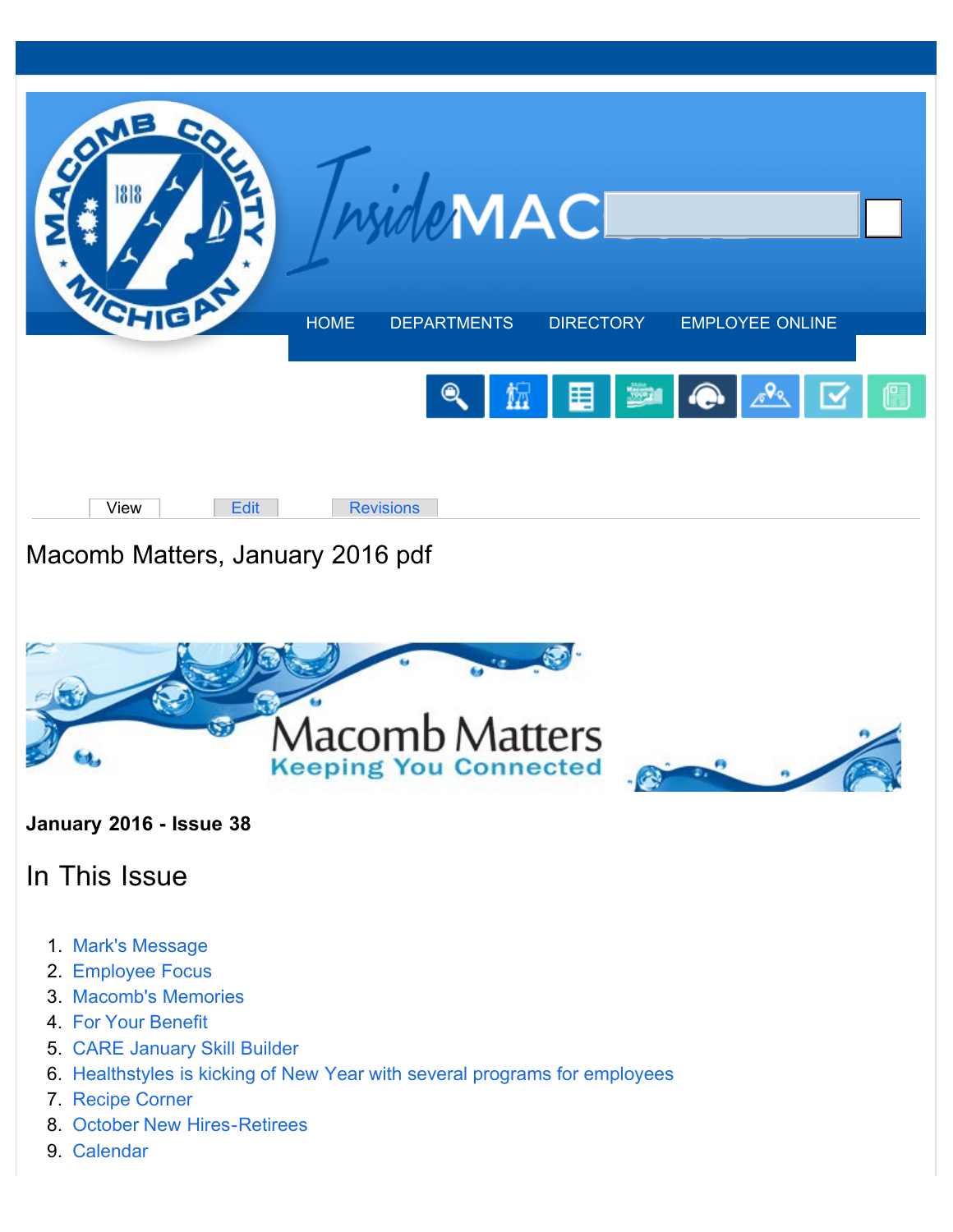<span id="page-1-0"></span>



## **Mark's Message**

I can't believe it's 2016, but here we are! I hope you all had a fantastic holiday season and very happy New Year.

I also can't believe it's once again time for the North American International Auto Show. I've been going to the auto show for many years, and one thing I must say is that it has become overwhelmingly clear that Macomb County has well established itself as a premier location for the resurgence of the U.S. automotive industry.

As an example, since 2010 the auto industry has invested more than \$5.3 billion in Macomb County, through 109 separate investments greater than \$1 million. Currently, the "Big Three" employ more than 35,000 individuals here, operating 10 facilities within the county totaling more than 25 million square feet. Altogether in Macomb County, the automotive industry is made up of nearly 500 companies that employ more than 44,000 individuals. This past year, Macomb County was ranked third in the nation for manufacturing job growth

The investments made in Macomb County are substantial. From billion dollar commitments made by Ford, Fiat Chrysler Automobiles and General Motors, to the continued rise in advanced manufacturing



practices at local suppliers, the industry is opening up economic opportunities across Macomb County. Here is the presence of the "Big Three" in Macomb County:

- o General Motors
	- § GM Tech Center
	- § Warren Transmission
- o Fiat Chrysler Automobiles
	- § Sterling Heights Assembly
	- § Warren Truck
	- § Sterling Stamping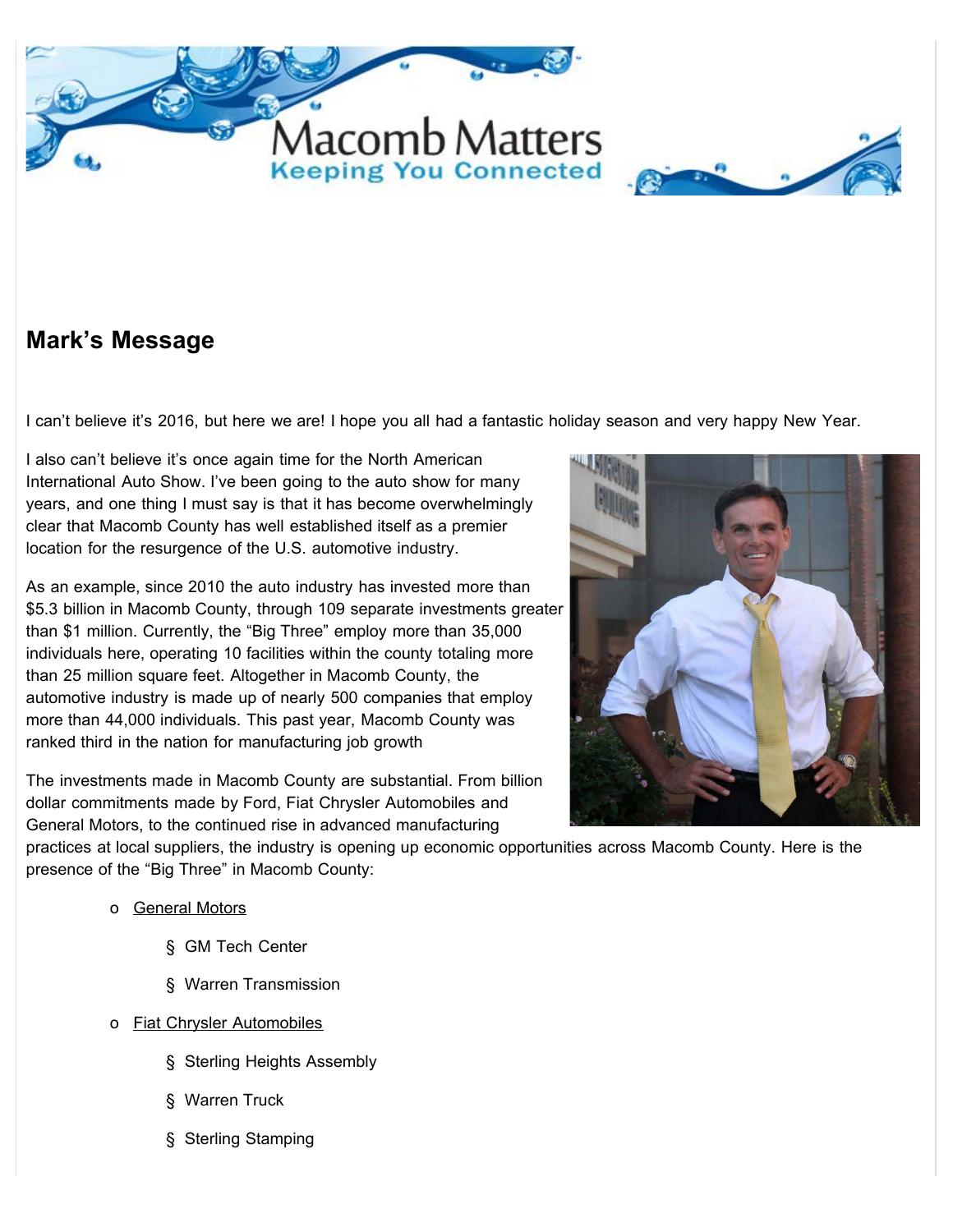- § Warren Stamping
- <span id="page-2-0"></span>o Ford
	- § Sterling Axel
	- § Van Dyke Transmission Plants
	- § Romeo Proving Grounds
	- § Romeo Engine Plant

From vehicle assembly plants such as Sterling Heights Assembly Plant and Warren Truck, to leading research and development facilities like the General Motors Tech Center and the Ford Proving Grounds, Macomb County is home to some of the industry's most advanced capabilities. The automotive industry is focused on innovation and creativity. This industry is rethinking the way everything moves – from people, to vehicles and freight. We are exploring the next generation of mobility, and with a world-class cluster of capabilities and assets, Macomb County is perfectly positioned to be a world leader in this transformation.

The auto show is up and running for the rest of this week still, if you'd like to go check it out. To stay tuned in to Macomb County's auto industry, visit [www.MacombBusiness.com/NAIAS.](http://www.macombbusiness.com/NAIAS)





### **Employee Focus Derek Wujek – Macomb County Department of Roads By Sarah Cormier, Macomb County Executive Office**

We all know the importance of those who work in the Macomb County Department of Roads (DOR), particularly during the winter months when driving can be treacherous. Without the department's dedication to keeping the roadways clear of snow and ice, getting around Macomb County would be difficult for residents and visitors.

One of those drivers, Derek Wujek, is particularly dedicated to his job.

"Derek is the kind of employee that is the backbone of every organization," said Macomb County DOR Director Bob Hoepfner. "His focus on serving the citizens of Macomb County is an example for us all."

Wujek holds the position of heavy truck driver at the DOR's Shelby Township Service Center. Wujek's main job, along with the rest of the DOR crew, is to make sure that all county roads are cleared of snow and ice in the event of slippery conditions. However, with that work comes other tasks such as prepping before a big storm, equipment maintenance and making sure all shifts are covered since treacherous weather can occur at any time. In the spring and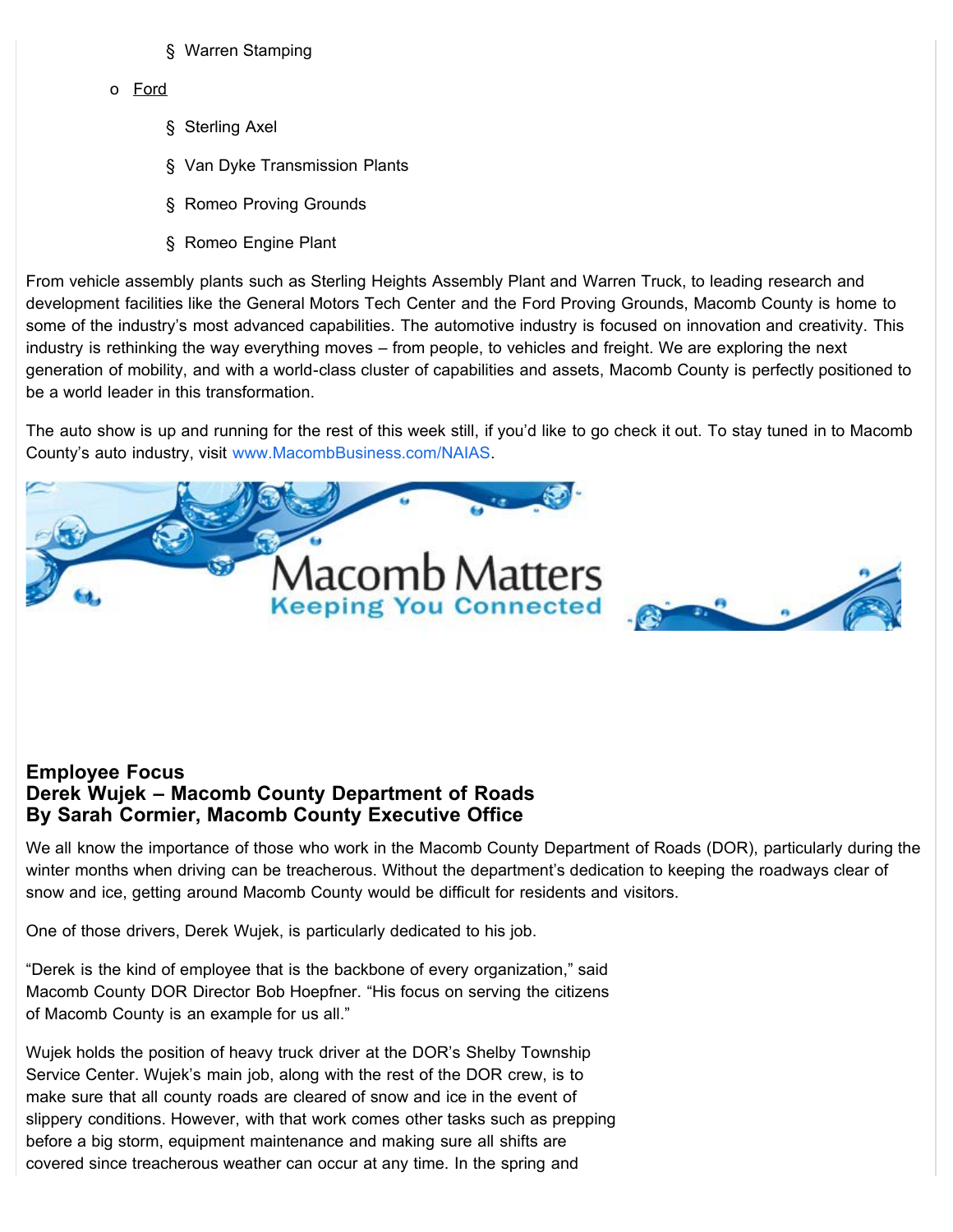

<span id="page-3-0"></span>summer, Wujek is responsible for tree trimming, mowing grass on the side of the highway and repairing the roadways, among many other things.

"I do whatever it takes to keep the roads safe," said Wujek, who has 19 years of experience on the job.

"Derek shows up on a daily basis with a positive attitude and a ready-to-go spirit," said Dino DiCicco, Shelby Township Center foreman and Wujek's supervisor. "By his attendance, Derek is dedicated to coming in and performing his duties. When he completes his snow route, he is the first to offer assistance to any other drivers that have not completed their route to help make the roads safe in a timely manner. Derek is highly regarded amongst his coworkers and is a valuable asset to the DOR."

When he isn't working, Wujek, who is married with two daughters, likes to go up north, camp and "just be outdoors."

The Macomb Township resident says he enjoys living in Macomb County because of the good schools (he said he really enjoyed the Chippewa Valley schools his daughters attended), close proximity to shopping and restaurants and the ample green space.

Wujek said so far this winter has been pretty mild, but knows the season has some time left.

"It has been pleasant, but winter is not over," he said. "We will be ready."



### **Macomb's Memories Macomb's Undersheriff's By Cynthia Donahue, Macomb County Facilities and Operations**

After a 42-year career at the Macomb County Sheriff's Office, Undersheriff Kent Lagerquist announced that he will retire Jan. 16. He began his career in 1974 as a corrections officer and worked in several divisions until he was appointed undersheriff in 2000. He plans on spending one of his final working days in a ride-along in his son's patrol car.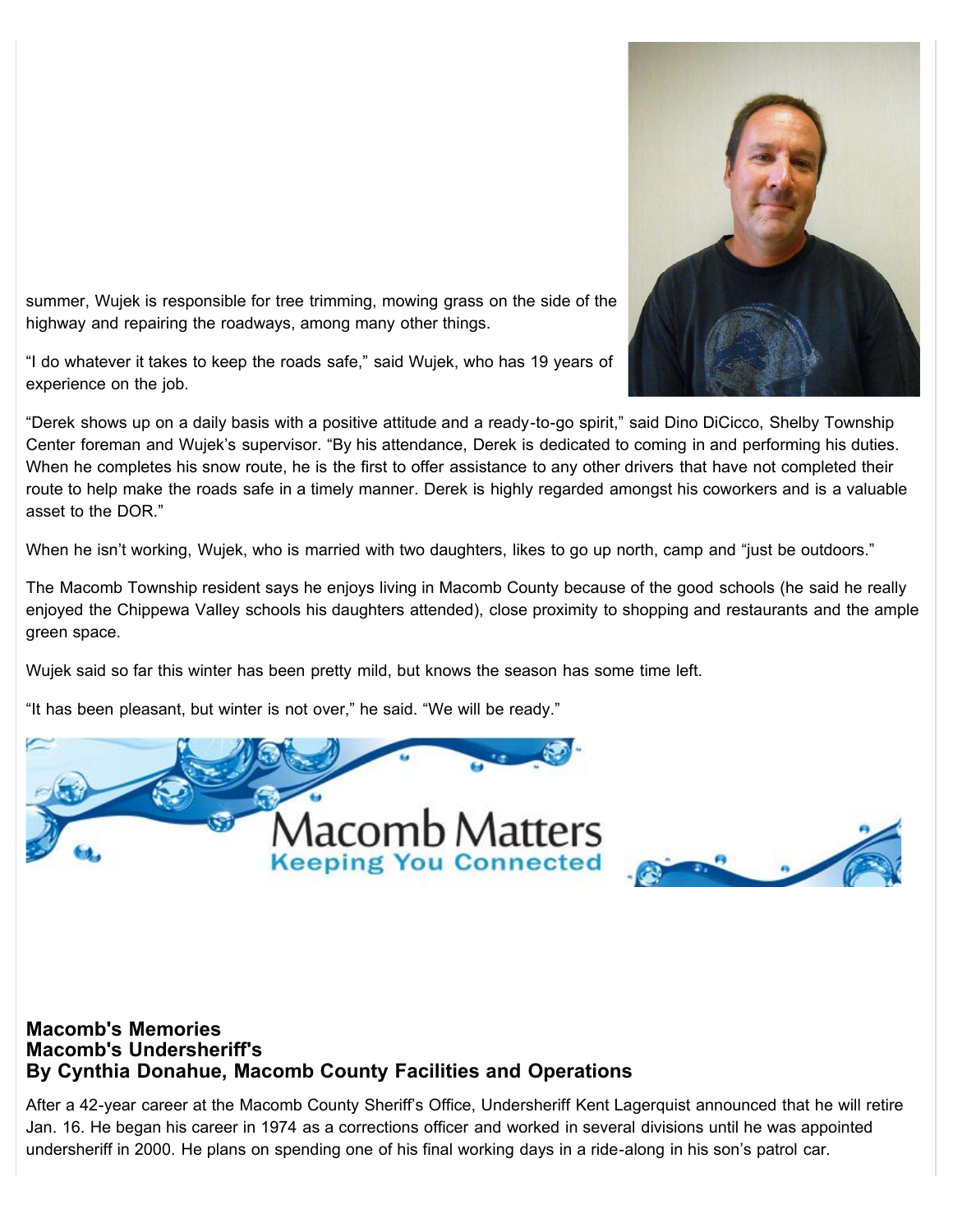Sheriff Wickersham has appointed Capt. Elizabeth Darga as the new undersheriff and she will have big shoes to fill. Darga began her career as a corrections officer in 1987, moved up the ranks, and was one of the first females promoted to the position of captain.

Historically, Macomb has been a leader in promoting female deputies. In 1921, Sheriff John Spaller hired Jennie Norton, Bessie Hacker (local society woman), and Belle Carney as the first official female deputies in the county. When jail reform began demanding separate facilities for women and juveniles, women became more common in law enforcement where they served as matrons.

Traditionally, the sheriff's wife played an important role in the Sheriff's Office. The sheriff and his family lived in the jail, and his wife automatically assumed the role of matron, turnkey, cook, housekeeper and seamstress for the prisoners. In 1888, when Macomb Sheriff Samuel DeKay died in office, his wife Amelia was kept on to cook and clean for the prisoners, as the undersheriff was a single man.

Ironically, after the placement of the first group of female deputies, it was over 50 years later that that the next female deputy was hired; Sheriff Bill Hackel promoted Alice Faye Kirkpatrick from matron to deputy in February of 1977. The position of matron was eliminated in Macomb County in 1989.





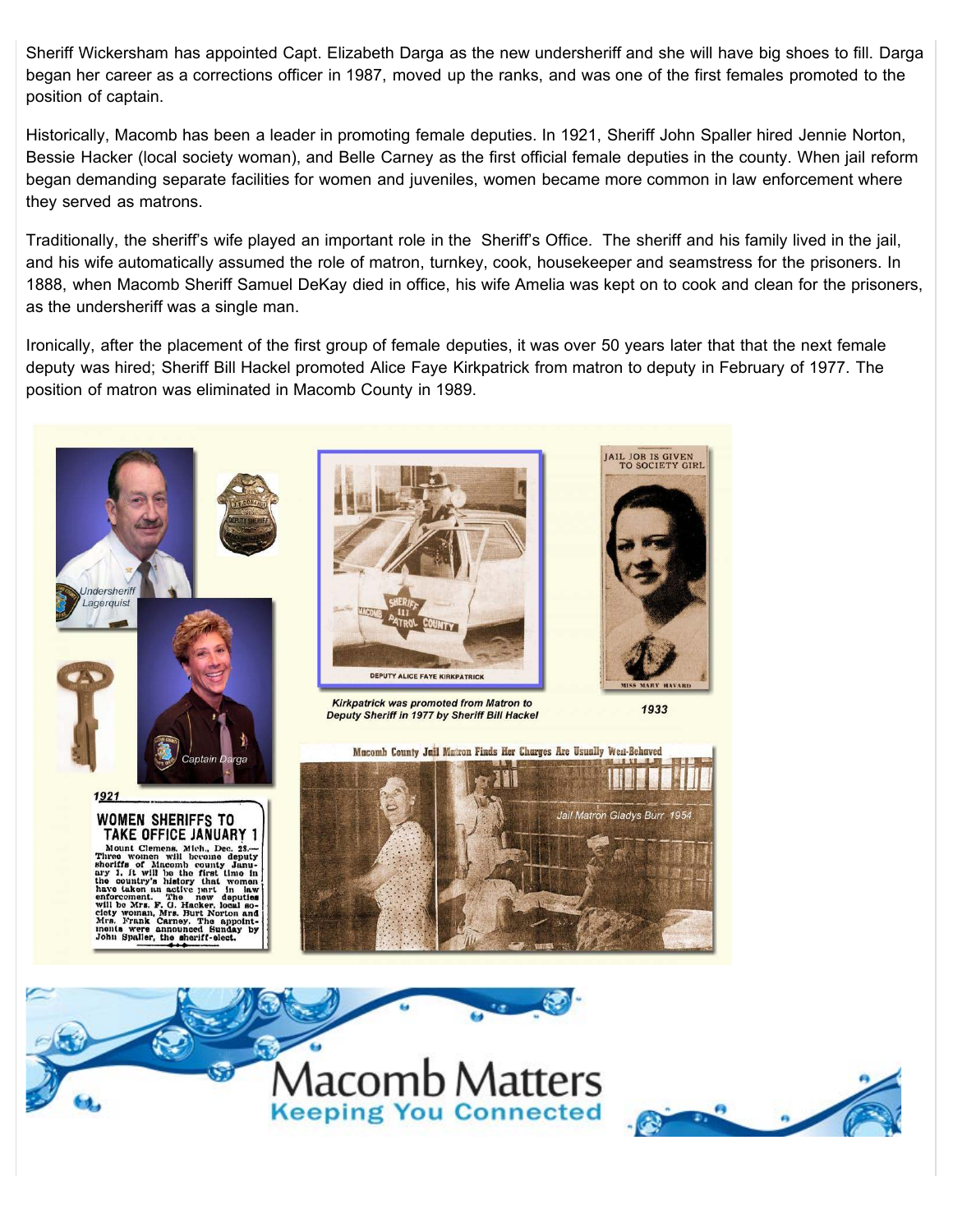### <span id="page-5-1"></span><span id="page-5-0"></span>**For Your Benefit By Rebekka Parker and Deborah Fortin, Macomb County Human Resources and Labor Relations**

As a county employee, you may be eligible to participate in the Public Service Loan Forgiveness (PSLF) Program. This program aims to encourage individuals to enter and continue to work full-time in public service jobs.

Participants may qualify for forgiveness of the remaining balance due on William D. Ford Federal Direct Loan Program student loans after 120 qualifying payments have been made while employed full-time by certain public sector employers.

Full-time Macomb County employees may be eligible to take part in the PSLF if they meet certain criteria.

For more information on the program, criteria and eligibility, visit [https://studentaid.ed.gov/sa/.](https://studentaid.ed.gov/sa/) To apply by submitting the employer certification, visit<https://studentaid.ed.gov/sa/sites/default/files/public-service-employment-certification-form.pdf> and follow the instructions provided.





### **CARE January Skill Builder – Business etiquette and professionalism**

For the month of January, CARE Worklife Solutions, the county's employee assistance provider, will focus on business etiquette and professionalism. For success in the workplace, it is helpful to identify the traits of professional behavior. Participating employees will examine a wide range of characteristics that can help them to succeed, from accountability and punctuality to respect for others. This Skill Builder will also focus on business etiquette, with an emphasis on effective communication and proper email conduct. Finally, helpful tips will be provided for professional attire at work, as well as what constitutes a professional work attitude.

The objectives for this Skill Builder are to:

- discuss the meaning of professionalism.
- identify elements of professionalism.
- apply the basic rules of communication in the workplace, including email etiquette.
- provide tips for appropriate attire in the business setting.
- discuss professional temperament, work attitude and spirit.

To participate in this month's Skill Builder course: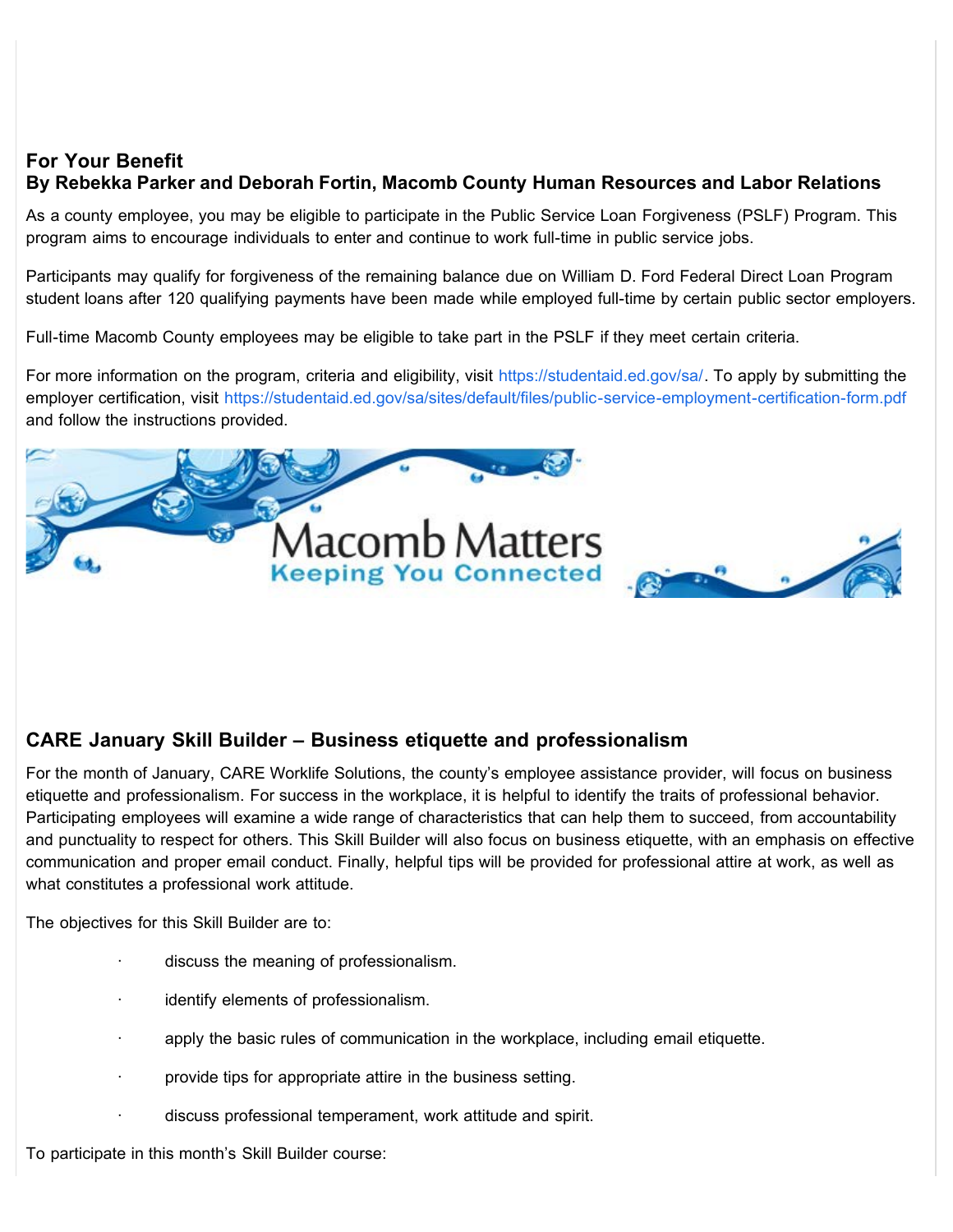- <span id="page-6-0"></span>1. visit the CARE website at [http://www.careofsem.com/employee-assistance/.](http://www.careofsem.com/employee-assistance/)
- 2. click on Employee Assistance Log In.
- 3. enter the password: macombcounty-wls.
- 4. scroll down to the Skill Builders box. Click on the plus sign to view the Skill Builder options.
- 5. Select Business Etiquette and Professionalism.





### **Healthstyles is kicking off the New Year with several programs for employees**

#### **Fast & Fresh Cooking Series**

This is a new quarterly cooking demonstration/Lunch & Learn. Nutritionists from the Macomb County Health Department (MCHD) will be on-hand to make a healthy recipe and provide samples for employees in attendance to try. Employees that attend are eligible for cook book raffles. Preregistration is required.

- Jan. 21 (noon to 1 p.m., MCHD auditorium)
- Jan. 27 (noon to 1 p.m., Administration Building conference room)

#### **Personal Safety Lunch & Learn: Stalking Awareness**

Healthstyles is pleased to bring in Turning Point to discuss stalking awareness at noon on Jan. 22 at the MCHD auditorium. Employees who attend will receive a Healthstyles incentive prize.

#### **Exercise Classes at VerKulien**

Healthstyles is pleased to offer employees the opportunity for after-work exercise classes. Three different classes are offered on different days. See the attached flyers for detailed information. Payment is due in full on the first day of class.

#### **Exercise & Walking Club Calendars**

All 12 months of the Exercise & Walking Club Calendars are now available. Employees participating that turn in their forms are eligible for gift card drawings. Email [healthstyles@macombgov.org](mailto:healthstyles@macombgov.org) for the calendars.

E-mail Healthstyles ([healthstyles@macombgov.org\)](mailto:healthstyles@macombgov.org) for additional information or to RSVP for any programs.

Visit our Inside Macomb page at [http://insidemacomb.macombgov.org/healthstyles.](http://insidemacomb.macombgov.org/healthstyles)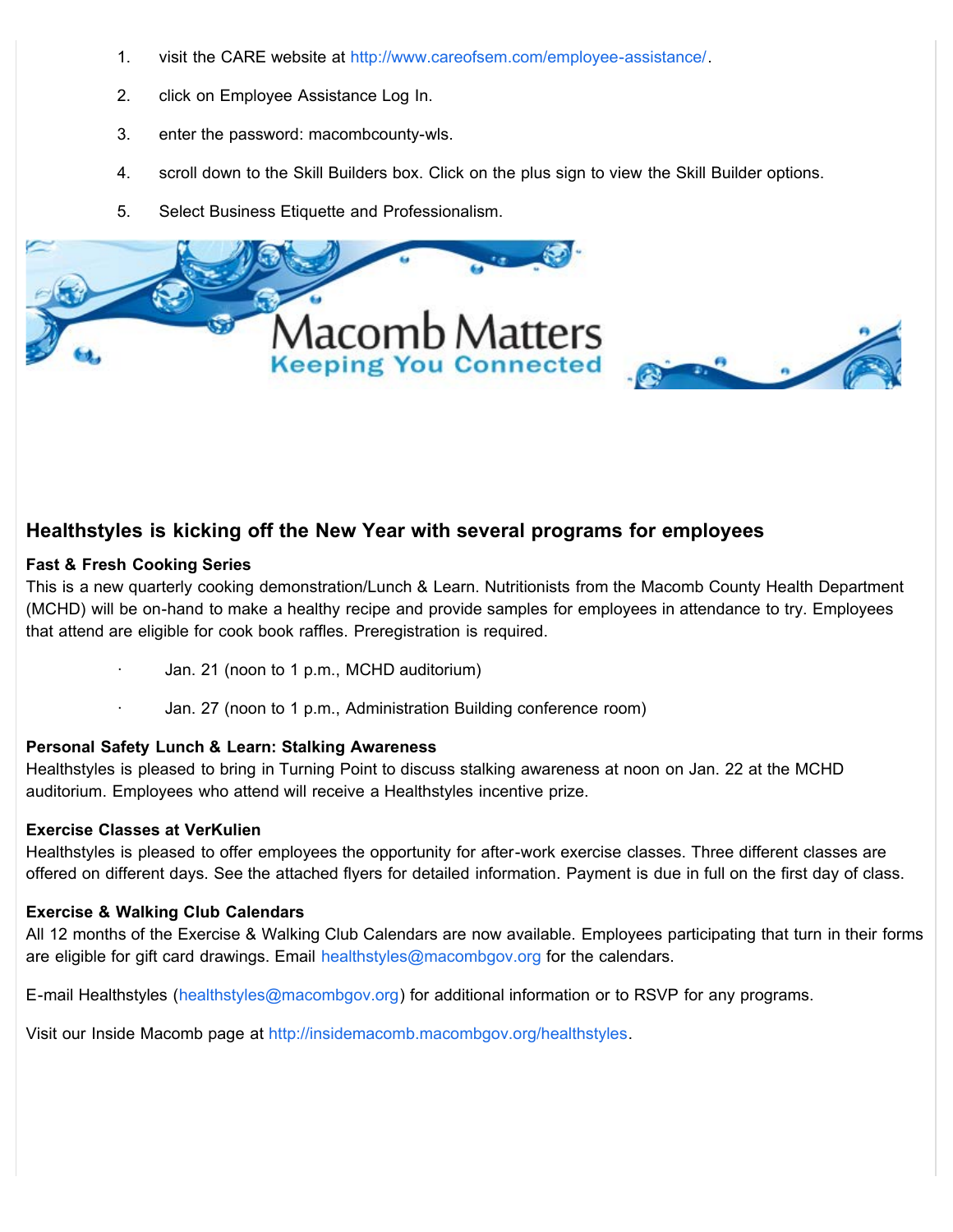<span id="page-7-0"></span>



### **Recipe Corner Chicken Tortilla Soup in the Slow Cooker**

Prep: 15m

Cook: 4h 10m

Ready In: 4h 25m

#### **Ingredients**

- 1 tablespoon olive oil
- 4 skinless, boneless chicken breast halves, cut into cubes
- 1 large onion, chopped
- 2 (16 ounce) cans refried beans
- 2 (15 ounce) cans corn, drained
- · 1 (14.5 ounce) can chicken broth, or more as needed
- 1 (1 ounce) package taco seasoning
- 1 cup picante sauce
- 1/8 teaspoon garlic powder
- shredded cheddar cheese, or as needed

#### **Directions**

Heat olive oil in a skillet over medium-high heat. Cook and stir chicken and onion in hot oil until the chicken is no longer pink in the center and the juices run clear, 7 to 10 minutes.

Stir refried beans, corn, chicken broth, taco seasoning, picante sauce and garlic powder together in a slow cooker; add the chicken and onion mixture.

Cook on low until the chicken pulls apart easily with two forks, three to five hours. Shred chicken in the soup with two forks. Continue cooking for one hour more. Ladle into bowls and top with cheddar cheese.

Submitted by: MSU Extension